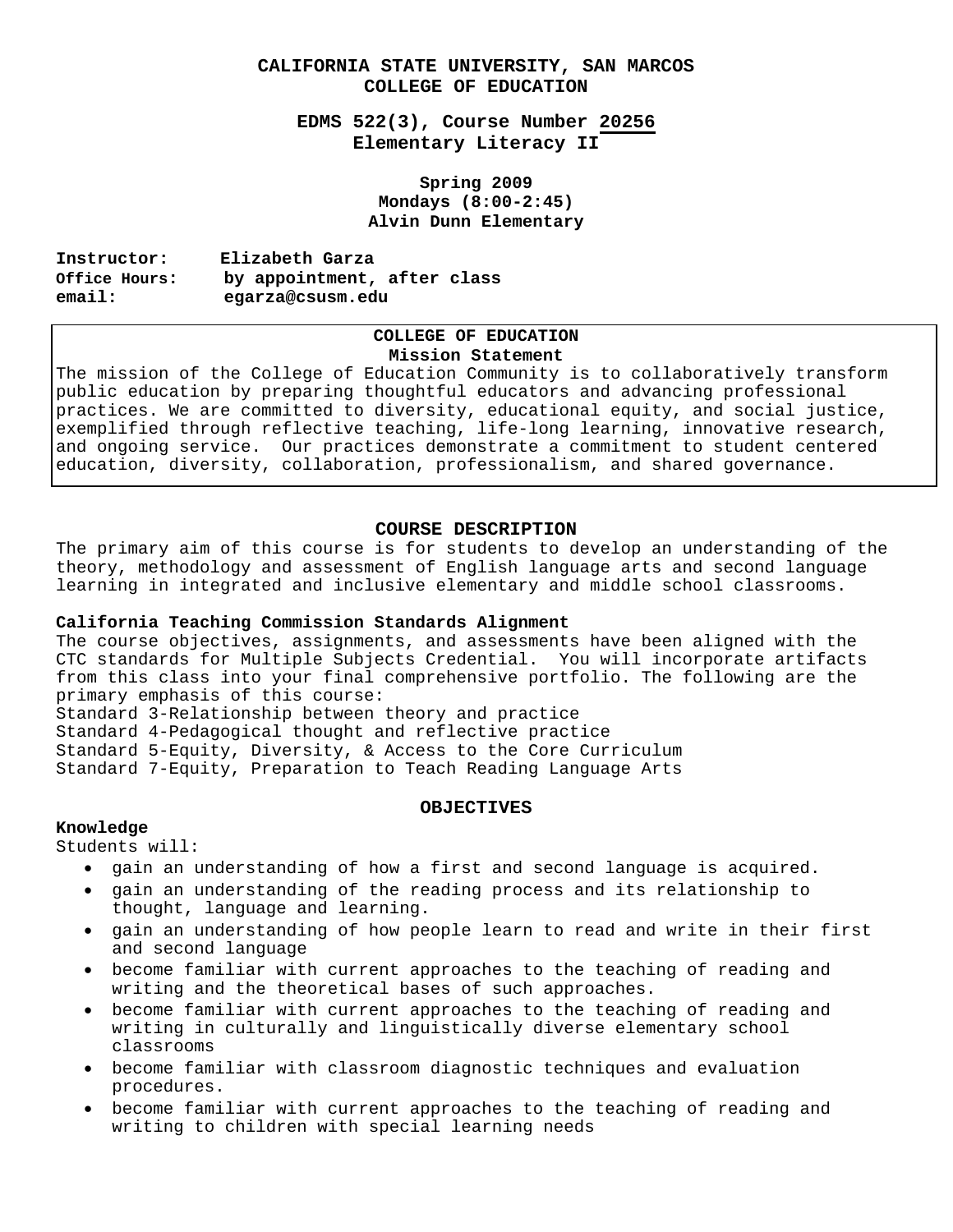#### **Skills**

Students will:

- • become sensitive observers of children's language using behaviors.
- • analyze children's reading and writing behavior as a basis for making instructional decisions
- • translate the results of formal and informal assessment of children's reading and writing behaviors into instructional plans
- • develop the ability to select appropriate materials and instructional strategies to meet the individual needs of students
- learn how to organize the classroom for teaching reading and writing to culturally and linguistically diverse populations.

### **Attitudes and Values**

Students will:

- develop an appreciation for the natural language abilities children possess for processing and producing print
- • develop an appreciation for the need and value of integrating reading and writing into all areas of the curriculum
- • affirm the importance of a rich environment for developing an effective language arts program.
- • develop a sensitivity to and appreciation for culturally and linguistically diverse learners.
- develop a sensitivity to and appreciation for children with special learning needs
- • develop an appreciation for the importance of reading and writing for their own personal and professional growth
- • develop a respect for each student, his/her abilities and background and the student's right to instruction that meets his or her individual needs.

#### **INFUSED COMPETENCIES**

#### **Authorization to Teach English Learners**

This credential program was specifically designed to prepare teachers for the diversity of languages often encountered in California public school classrooms. The authorization to teach English learners is met through the infusion of content and experiences within the credential program, as well as additional coursework. Students successfully completing this program receive a credential with authorization to teach English learners. *(Approved by CCTC in SB 2042, Program Standards, August, '02.)* 

## **Special Education**

Consistent with the intent to offer a seamless teaching credential in the College of Education, this course demonstrates the collaborative infusion of special education competencies reflecting inclusive educational practices.

#### **Technology**

This course infuses technology competencies to prepare candidates to use technology, emphasizing use in both teaching practice and student learning.

#### **All University Writing Requirement**

Writing requirements for this class will be met as described in the assignments. Every course at the university, including this one, must have a writing requirement of at least 2500 words.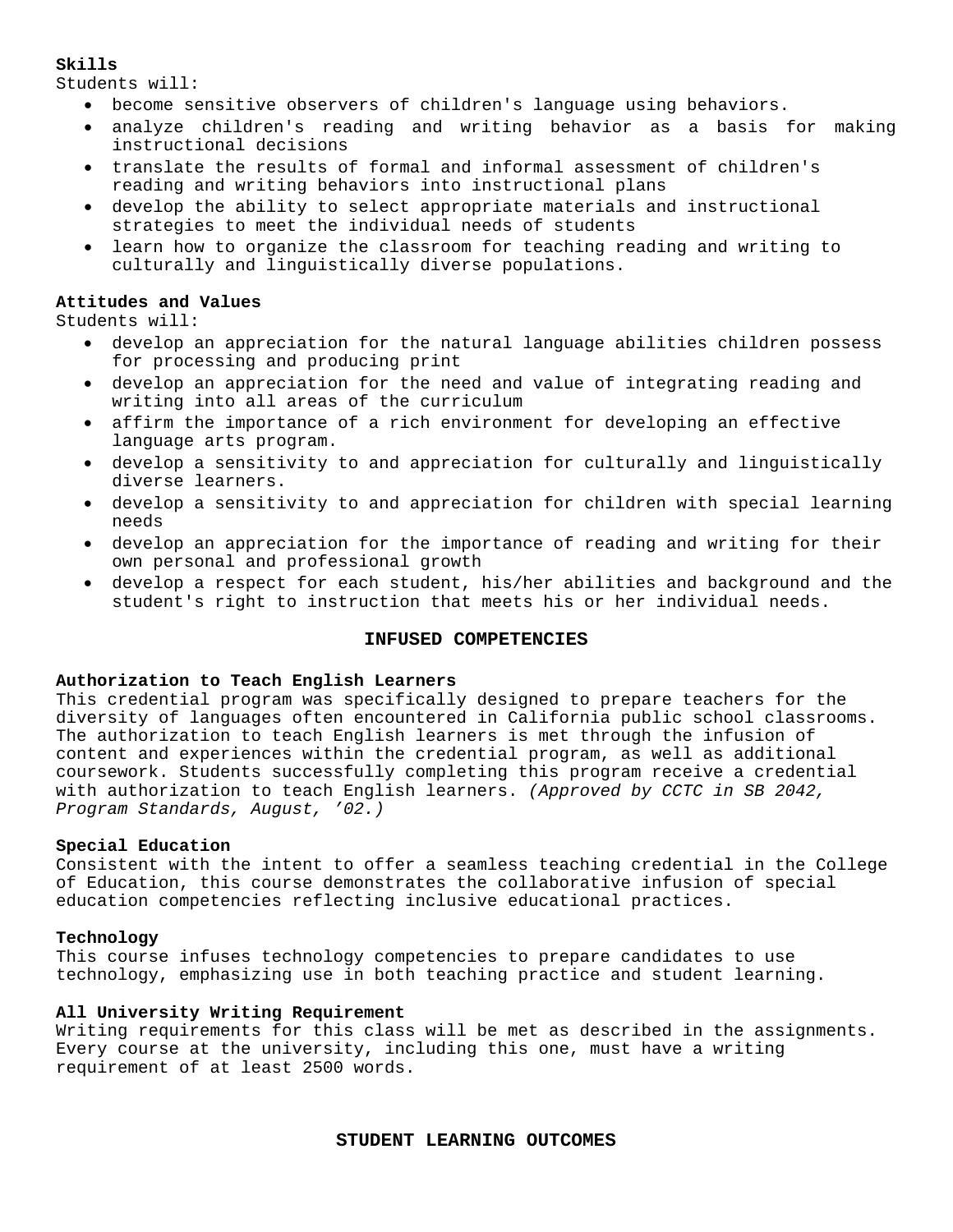#### **Teacher Performance Expectation (TPE) Competencies**

Teacher Performance Expectations are standards for student teachers. This course is designed to help teachers seeking the Multiple Subjects Credential to develop the skills, knowledge, and attitudes necessary to assist schools and districts implement effective programs for all students. The successful candidate will be able to merge theory and practice in order to realize a comprehensive and extensive educational program for all students.

#### **California Teacher Performance Assessment (CalTPA)**

Beginning July 1, 2008, all California credential candidates must successfully complete a state-approved system of teacher performance assessment (TPA), to be embedded in the credential program of preparation. At CSUSM, this assessment system is called the "CalTPA" or TPA.

To assist your successful completion of the TPA, a series of informational seminars are offered over the course of the program. TPA related questions and logistical concerns are to be addressed during seminars. Your attendance to TPA seminars will greatly contribute to your success on the assessment.

Additionally, COE classes use common pedagogical language, lesson plans (lesson designs), and unit plans (unit designs) in order to support and ensure your success on the TPA, and, more importantly, in your credential program.

The CalTPA Candidate Handbook, TPA seminar schedule, and other TPA support materials can be found on the COE website provided at the website provided: http://www.csusm.edu/coe/CalTPA/ProgramMaterialsTPA.html

## **Students with Disabilities Requiring Reasonable Accommodations**

Students with disabilities requiring reasonable accommodations must be approved for services by providing appropriate and recent documentation to the Office of Disabled Student Services (DSS). The office is located in Craven Hall 5205, and can be contacted by phone at 760.750.4905 or TTY 760.750.4909. Students authorized by DSS to receive reasonable accommodations should meet with their instructor during office hours or, to ensure confidentiality, in a more private setting.

#### **CSUSM Academic Honesty Policy**

"Students will be expected to adhere to standards of academic honesty and integrity, as outlined in the Student Academic Honesty Policy. All written work and oral presentation assignments must be original work. All ideas or materials borrowed from other sources must have appropriate references to the original sources. Any quoted material should give credit to the source and be punctuated with quotation marks.

Students are responsible for honest completion of their work including examinations. There will be no tolerance for infractions. If you believe there has been an infraction by someone in the class, please bring it to the instructor's attention. The instructor reserves the right to discipline any student for academic dishonesty in accordance with the general rules and regulations of the university. Disciplinary action may include the lowering of grades and/or the assignment of a failing grade for an exam, assignment, or the class as a whole."

Incidents of Academic Dishonesty will be reported to the Dean of Students. Sanctions at the University level may include suspension or expulsion from the University.

#### **Plagiarism**

As an educator, it is expected that each student will do his/her own work, and contribute equally to group projects and processes. Plagiarism or cheating is unacceptable under any circumstances. If you are in doubt about whether your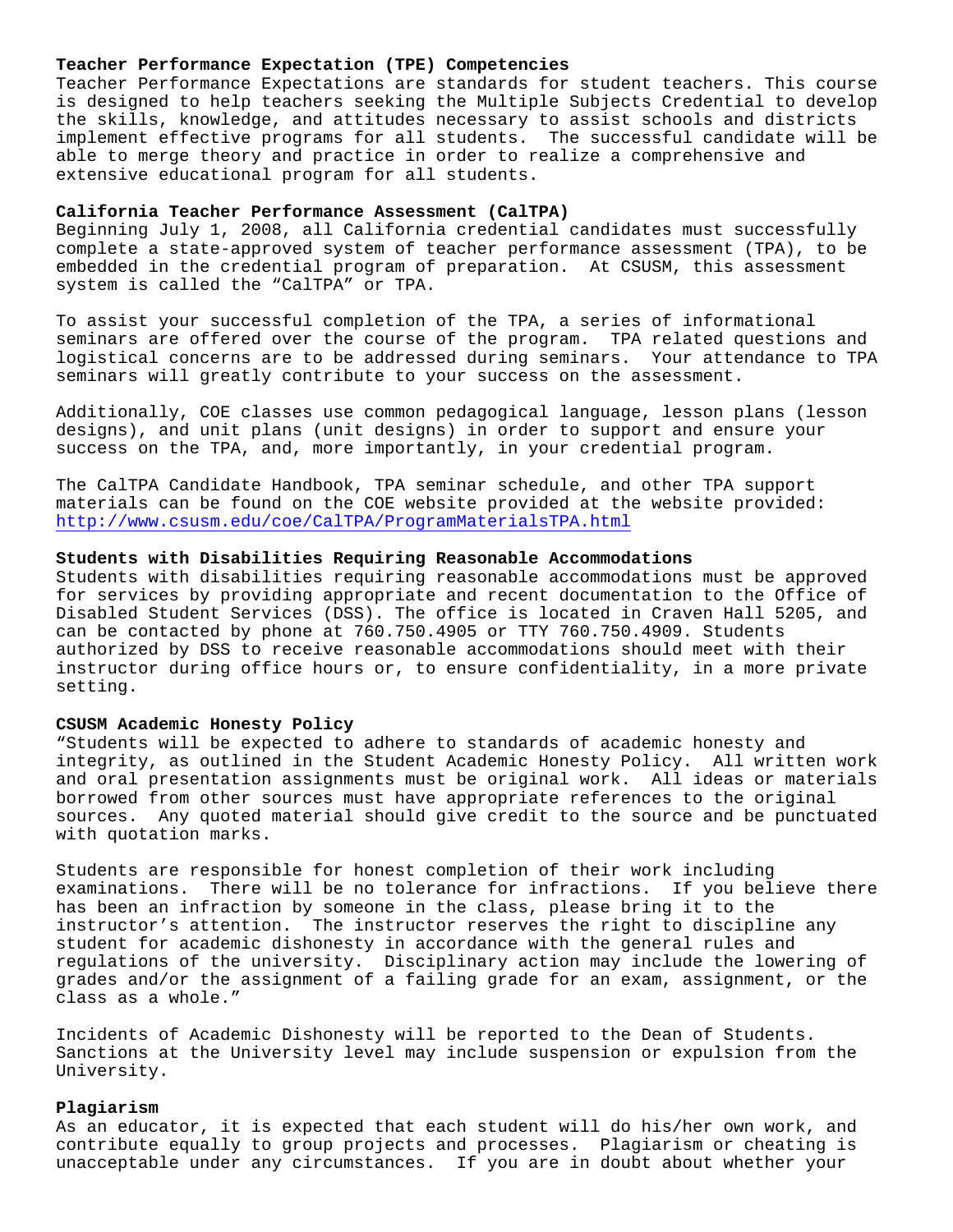work is paraphrased or plagiarized see the Plagiarism Prevention for Students website http://library.csusm.edu/plagiarism/index.html. If there are questions about academic honesty, please consult the University catalog.

### **Electronic Communication Protocol**

Electronic correspondence is a part of professional interactions. If you need to contact me, e-mail is often the easiest way to do so at bingalls@csusm.edu. Please be reminded that e-mail and on-line discussions are a very specific form of communication, with their own nuances and etiquette. For instance, electronic messages sent in all upper case (or lower case) letters, major typos, or slang, often communicate more than the sender originally intended. With that said, please be mindful of all e-mail and on-line discussion messages you send to your colleagues, to faculty members in the College of Education, or to persons within the greater educational community. All electronic messages should be crafted with professionalism and care.

Things to consider:

- • Would I say in person what this electronic message specifically says?
- • How could this message be misconstrued?
- • Does this message represent my highest self?

• Am I sending this electronic message to avoid a face-to-face conversation? In addition, if there is ever a concern with an electronic message sent to you,

please talk with the author in person in order to correct any confusion.

#### **COURSE REQUIREMENTS**

#### **Required Texts**

- • Culham, Ruth. (2003).6 + 1 Traits of Writing: The complete guide grades 3 & up. Scholastic, Inc. ISBN: 0-439-28038-9
- • Johns, J. (2000). *Basic Reading Inventory: Pre-primer through Grade Twelve and Early Literacy Assessments.*Kendall-Hunt.(Any recent edition)
- • Quiocho, A. and Ulanoff, S. (2009). *Differentiated Literacy Instruction for English Language Learners*. Allyn & Bacon.
- • Flint, A. S. (2008). *Literate Lives: Teaching Reading and Writing in Elementary Classrooms.* John Wiley & Sons, Inc.

#### **Recommended Texts**

Zarrillo, J. J. (2002). *Ready for RICA: A test preparation guide for California's Reading Instruction Competence Assessment.* Merrill Prentice Hall.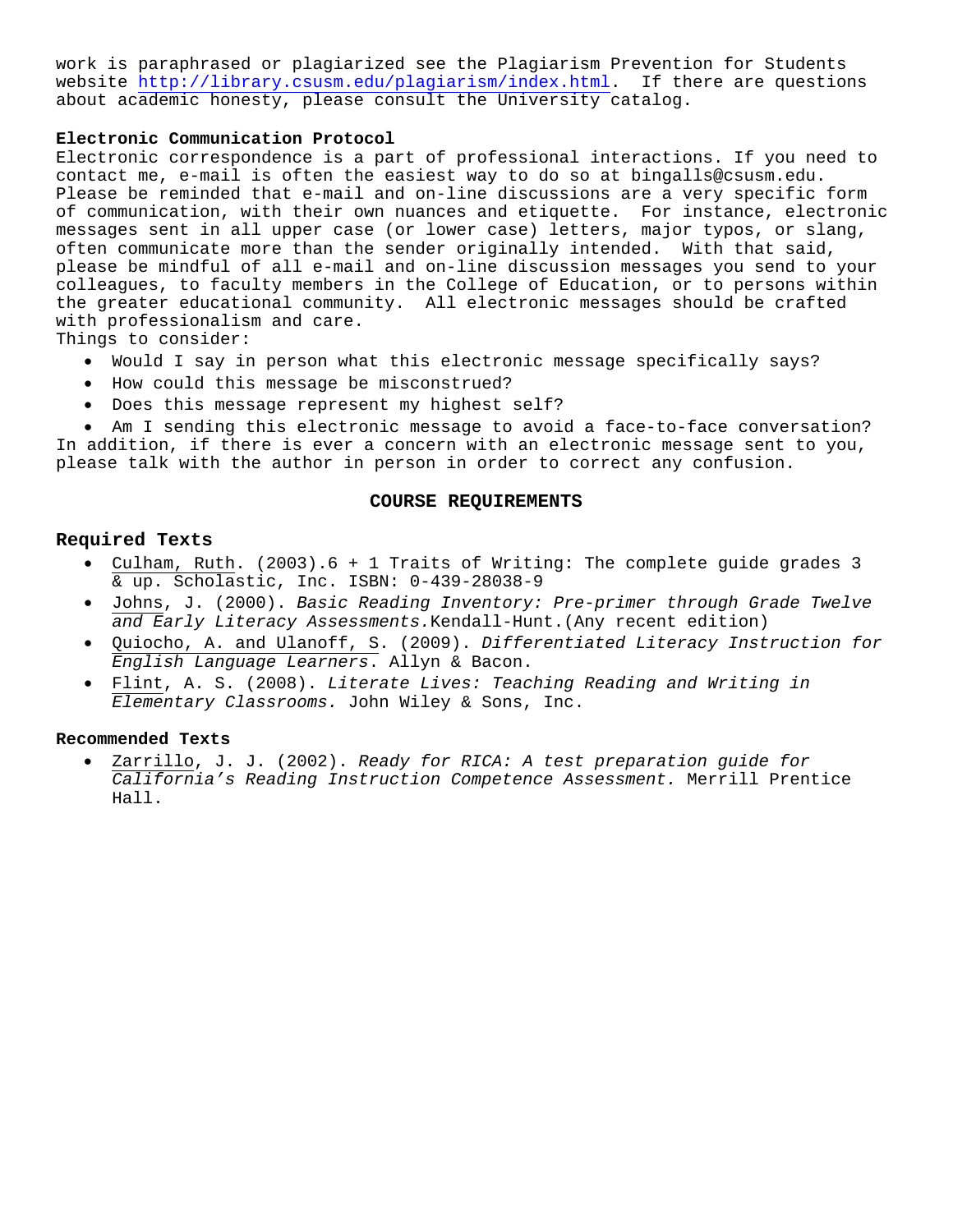#### **Grading Standards (Points)**

In order to earn a teaching credential from the state of California, you must maintain a B average (3.0 GPA) and cannot receive below a C+ in any course in your teacher education program.

| A    | $93 - 100$ | $B+$  | $87 - 89$ | $C+$ | $77 - 79$ |
|------|------------|-------|-----------|------|-----------|
| $A-$ | $90 - 92$  | в     | $83 - 86$ | C    | $73 - 76$ |
|      |            | $B -$ | $80 - 82$ | $C-$ | $70 - 72$ |

## **College of Education Attendance Policy**

Due to the dynamic and interactive nature of courses in the College of Education, all students are expected to attend all classes and participate actively. At a minimum, students must attend more than 80% of class time, or s/he may not receive a passing grade for the course at the discretion of the instructor. Individual instructors may adopt more stringent attendance requirements. *(Adopted by the COE Governance Community, December, 1997).* Should a student have extenuating circumstances, s/he should contact the instructor as soon as possible. Students missing more than two class sessions will not earn a passing grade. Illness and emergencies are considered on a case-by-case basis. However, notifying the instructor does not excuse students from assignments nor the attendance policy.

# **COURSE ASSIGNMENTS**

| Assignment              | Points<br>Possible |
|-------------------------|--------------------|
| Teaching Writing        | 25                 |
| Literature Circle       | 20                 |
| Literacy Case Study     | 35                 |
| Reflective Journal (x4) | 2.0                |
| RICA Study Sheets       |                    |

Students are expected to demonstrate competency in the use of various forms of technology (i.e. word processing, electronic mail, WebCT6, use of the Internet, and/or multimedia presentations). Specific requirements for course assignments with regard to technology are at the discretion of the instructor. Keep a digital copy of all assignments for use in your teaching portfolio. All assignments will be submitted online, and some will be submitted in hard copy as well. Details will be given in class.

Proofread and edit word-processed assignments prior to submission. Hand-written work is not accepted. Assignments are written in Times, size12 font, and are double-spaced. Ensure the text is error-free (grammar, spelling), and ideas are logically and concisely presented. All citations, where appropriate, use American Psychological Association (APA) format.

# 9 **Teaching Writing (25 points)**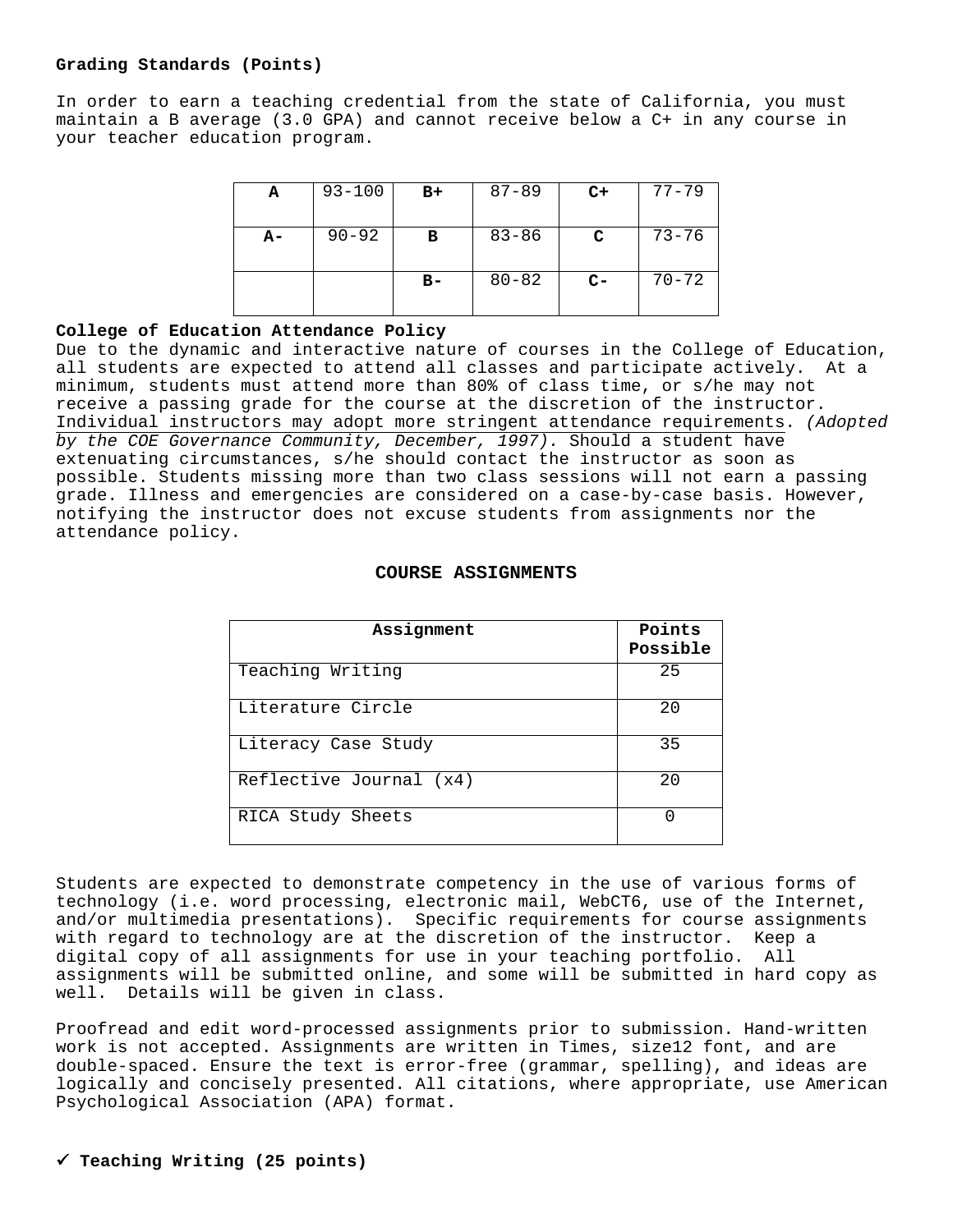Students will work individually to choose an instructional strategy for teaching writing from the 6 Traits of Writing by Culham or other text approved by the instructor. Students will develop an instructional recommendation designed to meet a student's need in writing. The instructional recommendation will be completed following the guidelines below. Each student will prepare a presentation of the writing strategy to share with other students in the class. The presentation needs to comply with all items on the presentation checklist below. Students submit the Writing Strategy Recommendation to webct assignments.

## **Guidelines for writing instructional recommendation**

- Name of the instructional strategy for teaching writing
- Name of the trait of writing to which the strategy is related
- State the specific component(s) of the trait the strategy targets
- Description of a salient student need in writing
- Description of the instructional strategy
	- o When in the writing process to teach it
		- o What the instructional strategy looks like/sounds like
		- o Step by step delivery of the instructional strategy
- Explanation of how/why it helps student improve in area of need.

#### **Presentation Checklist**

- [ ] State name of writing strategy
- [ ] State the name of the trait of writing to which it is related
- [ ] Show the instructional materials used in the instructional strategy and demonstrate how to use them to teach writing.
- [ ] State what specific student need in writing the instructional strategy in writing would address
- [ ] Explain how/why it helps student improve in the area of need.

#### 9 **Literature Circle (20 points)**

Students participate in and document their participation in a literature circle discussion. Students choose a narrative from the options that the instructor makes available. Students form groups based on book selections to create literature circles. Each participant takes a different literature circle role. Each participant individually completes a worksheet for their literature circle role, using the worksheets provided on webct, before meeting with their group for the discussion of the book. Each participant brings the completed role write up (based on the role worksheet) to the book discussion that will be held in class. The Literature Circle assignment that students submit to webct assignments includes 1) the write up based on the worksheet for their chosen literature circle role and 2) a reflection on insights gained regarding the purposes, benefits and challenges of literature circles for teaching reading.

Examples of Literature Circle Roles:

- 1) Discussion Director, 2) Passage Master, 3) Word Wizard, 4) Connector,
- 5) Summarizer, 6) Investigator, and 7) Illustrator.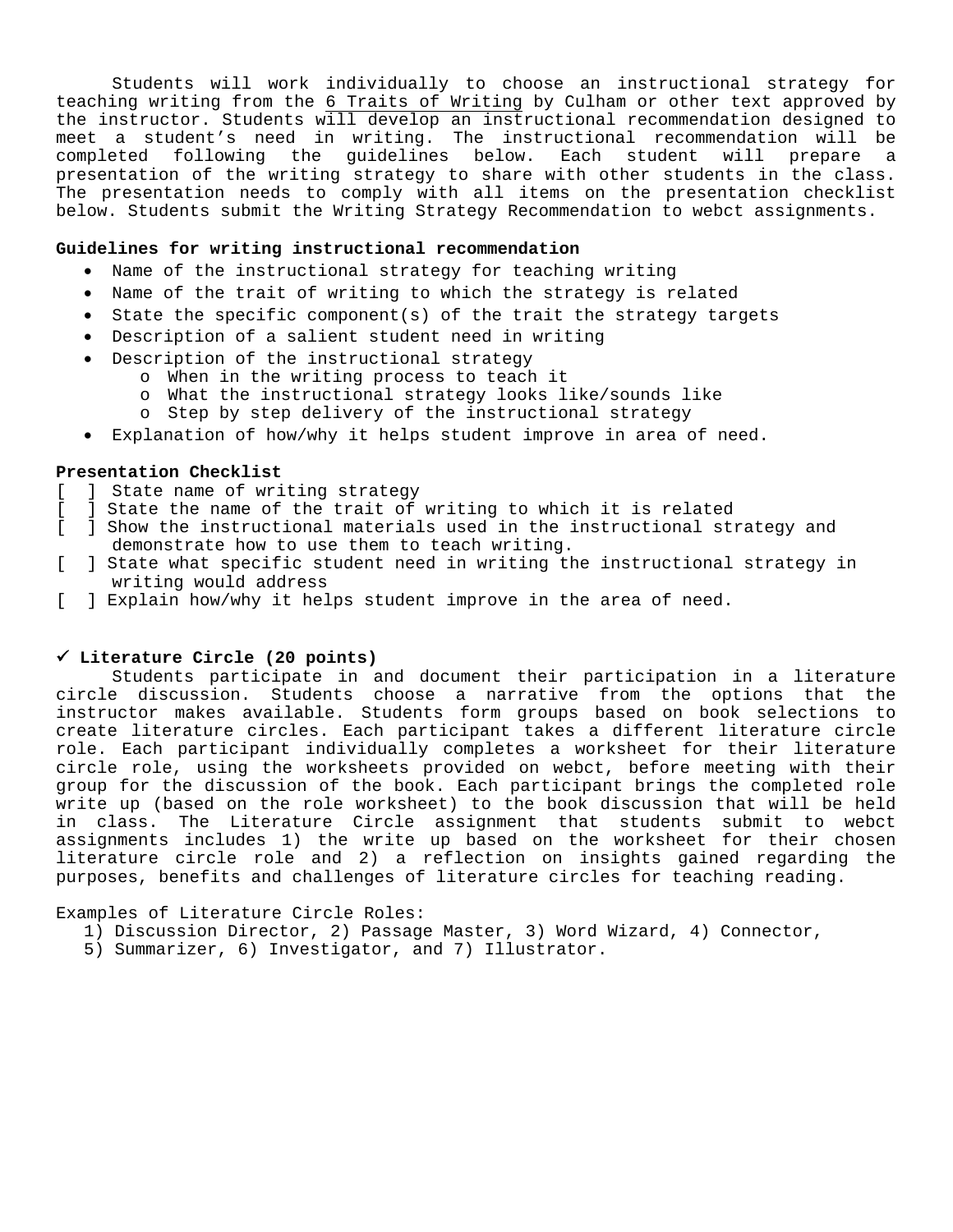## 9 **Literacy Case Study (35 points)**

The Literacy Case Study is described in detail in the Literacy Case Study Handbook provided on the webct site. Students conduct literacy assessment with one child who is a reader, analyze and interpret the resulting data and describe the child's strengths and needs in reading. Students develop recommendations in the form of specific instructional strategies that support the child's progress in reading. Students submit to webct the Literacy Case Study as one document with all sections listed on the checklist (below). The case study child **must** already be reading. It is recommended that s/he be in the upper elementary grades and be reading below his/her current grade level. The completed assessment forms are placed in an appendix that is handed in to the professor hard copy. A parent permission (consent) form must be included in the appendix.

## **Literacy Case Study checklist (follow guidelines in handbook)**

- [ ] Student Profile
- [ ] Anecdotal Notes / Teacher's notes
- [ ] Reading Attitude Survey: summary of findings
- [ ] Writing Sample Analysis: summary of findings
- [ ] IRI Comprehension and Word Recognition: table of findings
- [ ] Data Analysis Grid
- [ ] Description of Student's Literacy strengths
- [ ] Description of Student's Literacy needs<br>[ ] Recommendations (use graphic organizer :
- ] Recommendations (use graphic organizer in handbook)

## 9 **Reflective Journal (20 points)**

Students complete 4 journal entries based on writing prompts given in class. Each prompt is related to topics addressed in course readings, lectures and activities. During class, students have opportunities to discuss the prompts with peers and write in their journals. The instructor teaches the criteria for analytical/reflective writing required for each journal entry. Students submit the reflective journal in electronic format to webct.

#### <sup>9</sup> *RICA Study Sheets (Optional but Highly Recommended)*

It is recommended that students complete a RICA study grid for each RICA area addressed in the course. Dr. Alice Quiocho's web site is a great resource. The address is: http://www.csusm.edu/Quiocho.

| Component | How to Assess | How to Teach it<br>(Strategies) | Accommodations |
|-----------|---------------|---------------------------------|----------------|
|           |               |                                 |                |
|           |               |                                 |                |
|           |               |                                 |                |
|           |               |                                 |                |
|           |               |                                 |                |

RICA Study Sheet (SAMPLE)